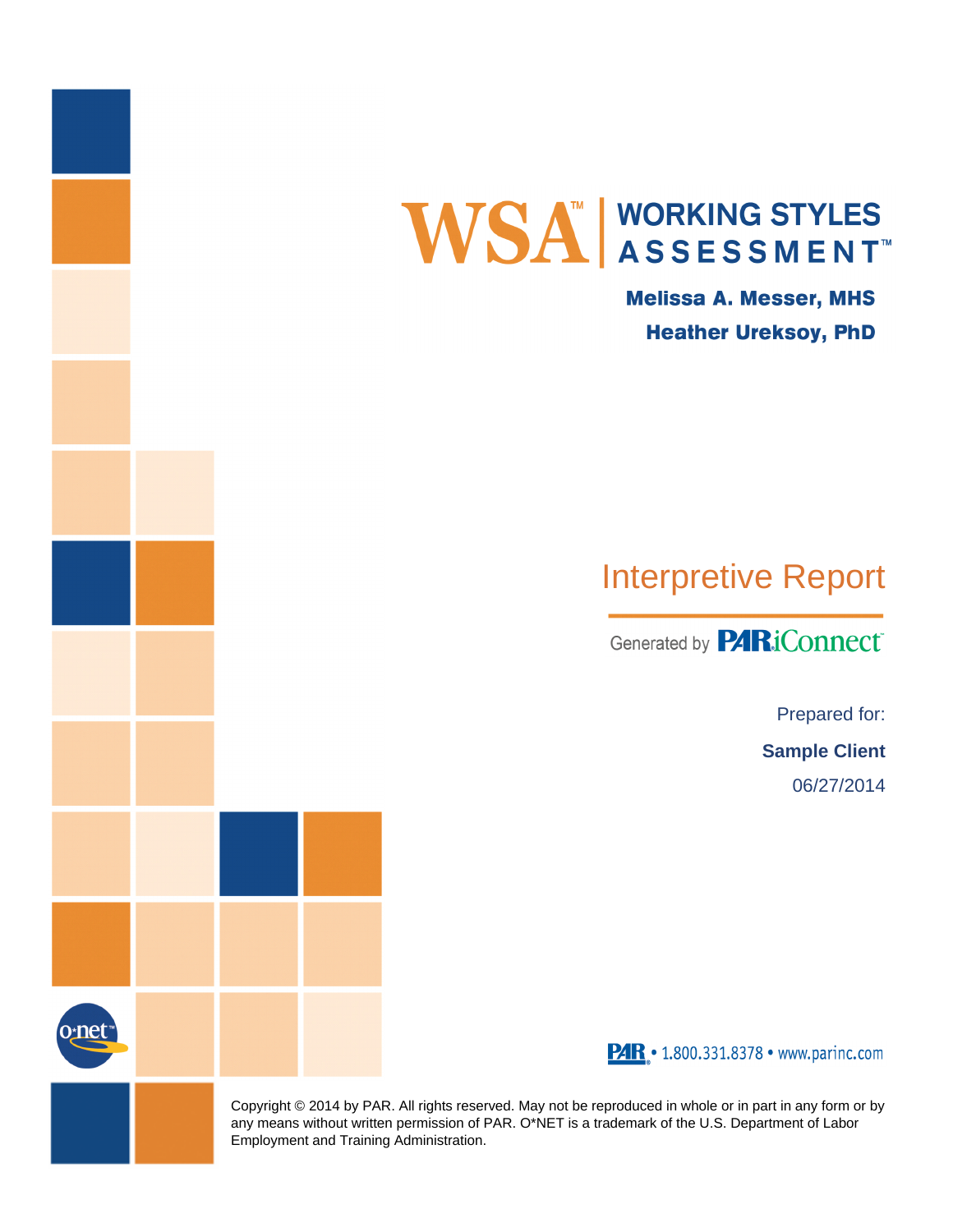#### **Introduction**

This report is intended to be used by professionals working with an individual (i.e., the user) who has completed the Working Styles Assessment (WSA). This report provides information about the strengths and preferences of the user as they relate to workplace personality.

#### **Overview of the WSA**

The WSA is a self-assessment of workplace personality characteristics related to successful job performance. The constructs assessed with the WSA represent the strengths and preferences of the individual in his or her job. The WSA includes 18 working styles, which are grouped into five broad constructs: Drive, Interpersonal Skill, Adjustment, Responsibility, and Problem-Solving Skill. Beginning on page 4, this report describes what each of these constructs represents and which working styles they comprise. The working styles measured by the WSA are based on the Occupational Information Network (O\*NET) taxonomy of work styles, a collection of traits that describes the personality characteristics associated with success across a variety of jobs.

The WSA can help individuals gain a better understanding of their personal work preferences and how they approach a variety of situations in the workplace. This information can be used to identify or narrow a list of potential occupations that an individual may find satisfying and in which he or she may perform well. It can also provide the foundation for career exploration: individuals can use the information provided in this report, in combination with the occupational descriptions provided by the O\*NET, to investigate occupations for which they are best suited based on the work styles that are important for success in those particular jobs.

Choosing a career is a complex task that requires individuals to consider a multitude of factors including their values, interests, skills, abilities, education, and experience. The WSA is only one way to explore career possibilities. To maximize the benefits of the WSA, the results of this assessment should be evaluated in combination with other career exploration activities, such as interest inventories and discussions with the individual regarding their abilities and aptitudes.

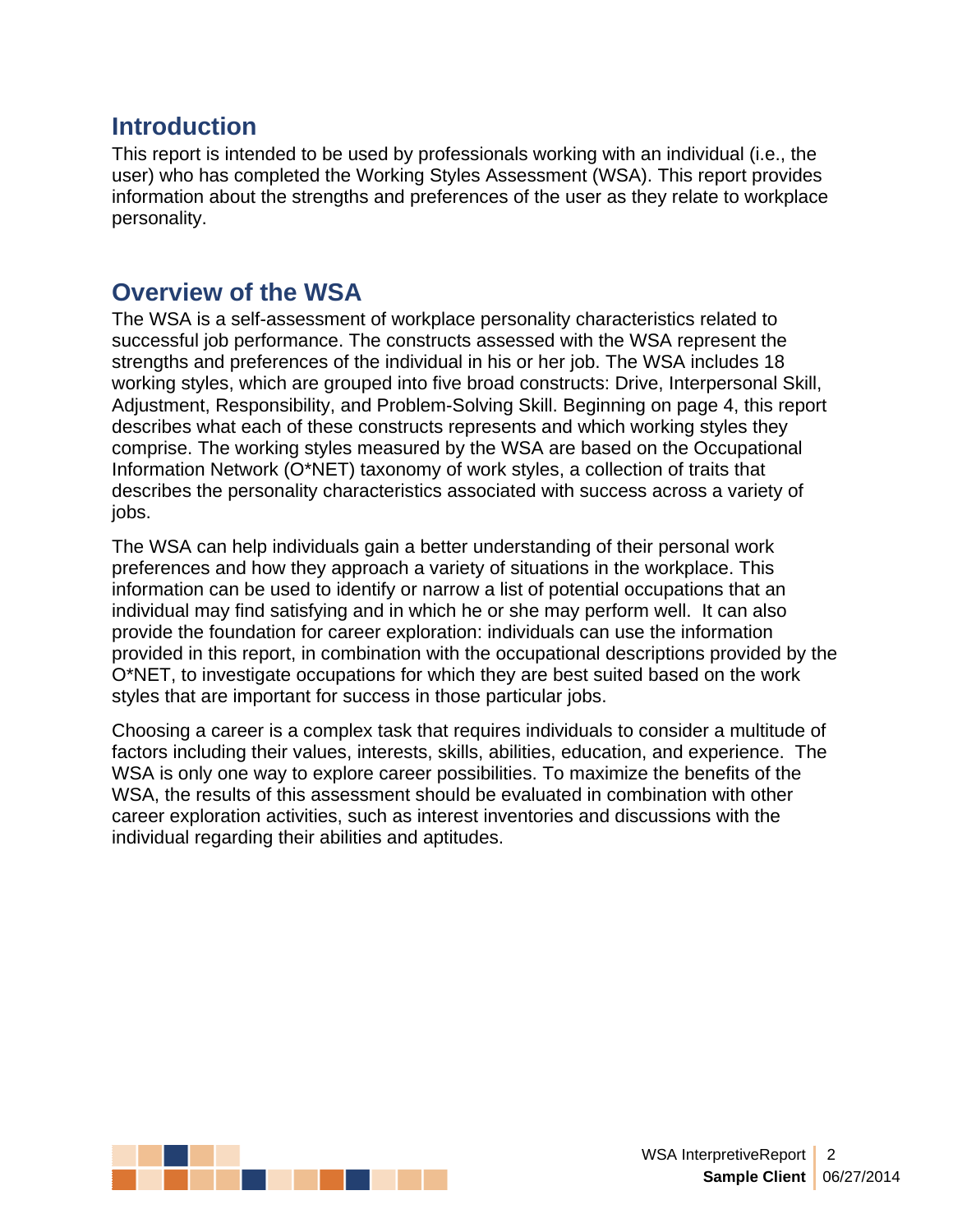# **Sample Client's Highest Ranked Working Styles**

This following list represents the ranking of Sample Client's working styles with the ten highest scores. These characteristics can be considered Sample Client's core strengths and preferences, and provide a foundation for evaluating his workplace personality characteristics.

Each of the 18 working styles can be grouped into one of five broad categories of work-related personality traits. The graph below represents the number of Sample Client's highest ranked working styles from each broad category. This information can help clarify and summarize Sample's strengths.



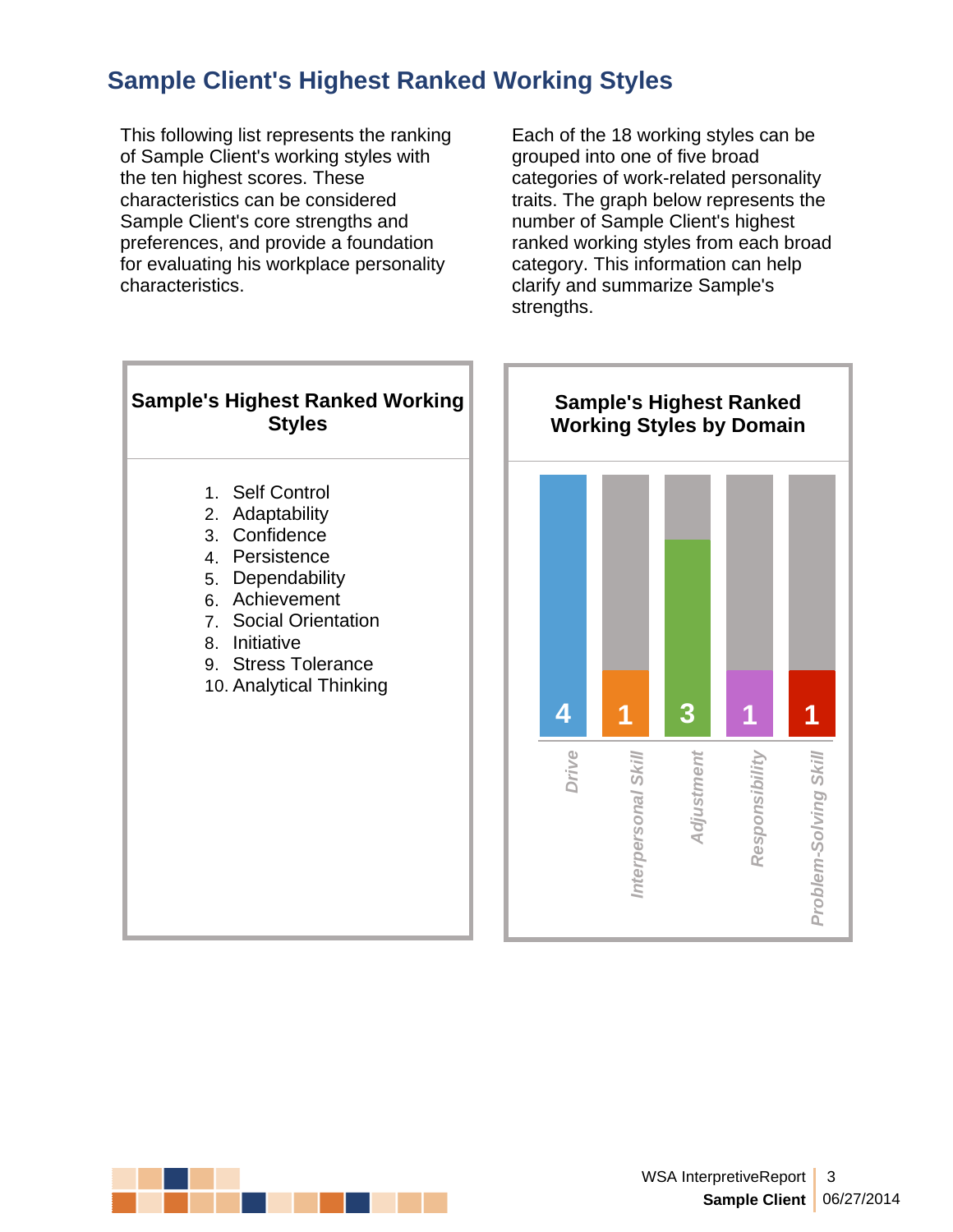# **Summary of Scores**

|                              | <b>Score</b><br>out of 14 points | indicates the percentage<br>sample whose scores are |                       |           | Per       |
|------------------------------|----------------------------------|-----------------------------------------------------|-----------------------|-----------|-----------|
| Drive                        |                                  |                                                     |                       |           |           |
| Achievement                  | 7                                | 10                                                  | 20                    | 30        | 40        |
| Initiative                   | 7                                | $\bullet$                                           | $\color{red} \bullet$ | $\bullet$ | $\bullet$ |
| Persistence                  | 7                                | ۰                                                   | $\bullet$             | ۰         | ۰         |
| Confidence                   | 8                                | $\bullet$                                           | $\bullet$             | $\bullet$ | ۰         |
| <b>Interpersonal Skill</b>   |                                  |                                                     |                       |           |           |
| Leadership                   | 6                                | 10                                                  | 20                    | 30        | 40        |
| Cooperation                  | 6                                | 0                                                   | $\bullet$             | $\bullet$ | $\bullet$ |
| <b>Concern for Others</b>    | 6                                | ۰                                                   | $\color{red} \bullet$ | $\bullet$ | $\bullet$ |
| <b>Social Orientation</b>    | 7                                |                                                     | Ò                     | ۰         |           |
| Adjustment                   |                                  |                                                     |                       |           |           |
| Self-Control                 | 10                               | 10                                                  | 20                    | 30        | 40        |
| <b>Stress Tolerance</b>      | 7                                | $\bullet$                                           | $\bullet$             | $\bullet$ | $\bullet$ |
| Adaptability                 | 9                                | $\bullet$                                           | $\bullet$             | $\bullet$ | $\bullet$ |
| Responsibility               |                                  |                                                     |                       |           |           |
| Dependability                | 7                                | 10                                                  | 20                    | 30        | 40        |
| <b>Attention to Detail</b>   | 5                                | $\bullet$                                           | $\color{red} \bullet$ | $\bullet$ | $\bullet$ |
| Integrity                    | 6                                |                                                     | $\bullet$             | $\bullet$ | $\bullet$ |
| Conscientiousness            | 5                                |                                                     |                       |           |           |
| <b>Problem-Solving Skill</b> |                                  |                                                     |                       |           |           |
| Independence                 | 5                                | 10                                                  | 20                    | 30        | 40        |
| Innovation                   | 6                                |                                                     | $\bullet$             | ۰         |           |
| <b>Analytical Thinking</b>   | 6                                |                                                     | ٥                     | ¢         | ۰         |
|                              |                                  |                                                     |                       |           |           |

**Score**<br> **Percentiles**<br>
out of 14 points<br> **Percentiles**<br> **Percentiles**<br> **Percentiles** sample whose scores are equal to or less than this score

| 10                         | 20                    | 30                      | 40        | 50                      | 60                      | 70        | 80                      | 90        |
|----------------------------|-----------------------|-------------------------|-----------|-------------------------|-------------------------|-----------|-------------------------|-----------|
| $\bullet$                  | $\bullet$             | $\bullet$               | $\bullet$ | $\bullet$               | $\bullet$               | $\bullet$ | $\qquad \qquad \bullet$ | $\bullet$ |
| $\bullet$                  | $\color{red} \bullet$ | $\qquad \qquad \bullet$ | $\bullet$ | $\bullet$               | $\bullet$               | $\bullet$ | $\qquad \qquad \bullet$ | $\bullet$ |
| $\bullet$                  | $\bullet$             | $\bullet$               | $\bullet$ | $\bullet$               | $\bullet$               | $\bullet$ | $\bullet$               | $\bullet$ |
|                            |                       |                         |           |                         |                         |           |                         |           |
| 10                         | 20                    | 30                      | 40        | 50                      | 60                      | 70        | 80                      | 90        |
| $\bullet$                  | $\bullet$             | $\bullet$               | $\bullet$ | $\qquad \qquad \bullet$ | $\bullet$               | $\bullet$ | $\bullet$               | $\bullet$ |
| $\bullet$                  | $\bullet$             | $\bullet$               | $\bullet$ | $\bullet$               | $\bullet$               | $\bullet$ | $\bullet$               | $\bullet$ |
| $\bullet$                  | $\bullet$             | $\bullet$               | $\bullet$ | $\bullet$               | $\bullet$               | $\bullet$ | $\bullet$               | $\bullet$ |
|                            |                       |                         |           |                         |                         |           |                         |           |
| 10                         | 20                    | 30                      | 40        | 50                      | 60                      | 70        | 80                      | 90        |
|                            |                       |                         |           |                         |                         |           |                         |           |
| $\bullet$                  | $\bullet$             | $\bullet$               | $\bullet$ | $\bullet$               | $\bullet$               | $\bullet$ | $\bullet$               | $\bullet$ |
| $\bullet$                  | $\bullet$             | $\bullet$               | $\bullet$ | $\bullet$               | $\bullet$               | $\bullet$ | $\bullet$               | $\bullet$ |
|                            |                       |                         |           |                         |                         |           |                         |           |
| 10                         | 20                    | 30                      | 40        | 50                      | 60                      | 70        | 80                      | 90        |
| $\bullet$                  | $\bullet$             | $\bullet$               | $\bullet$ | $\bullet$               | $\bullet$               | $\bullet$ | $\bullet$               | $\bullet$ |
| $\bullet$                  | $\bullet$             | $\bullet$               | $\bullet$ | $\bullet$               | $\bullet$               | $\bullet$ | $\bullet$               | $\bullet$ |
| $\bullet$                  | $\bullet$             | $\bullet$               | $\bullet$ | $\bullet$               | $\qquad \qquad \bullet$ | $\bullet$ | $\bullet$               | $\bullet$ |
|                            |                       |                         |           |                         |                         |           |                         |           |
| 10                         | 20                    | $30\,$                  | 40        | 50                      | 60                      | 70        | 80                      | 90        |
| ш<br>$\color{red} \bullet$ | $\qquad \qquad \circ$ | $\bullet$               | $\bullet$ | $\bullet$               | $\bullet$               | $\bullet$ | $\qquad \qquad \circ$   | $\bullet$ |

Normative Group: Gender Specific

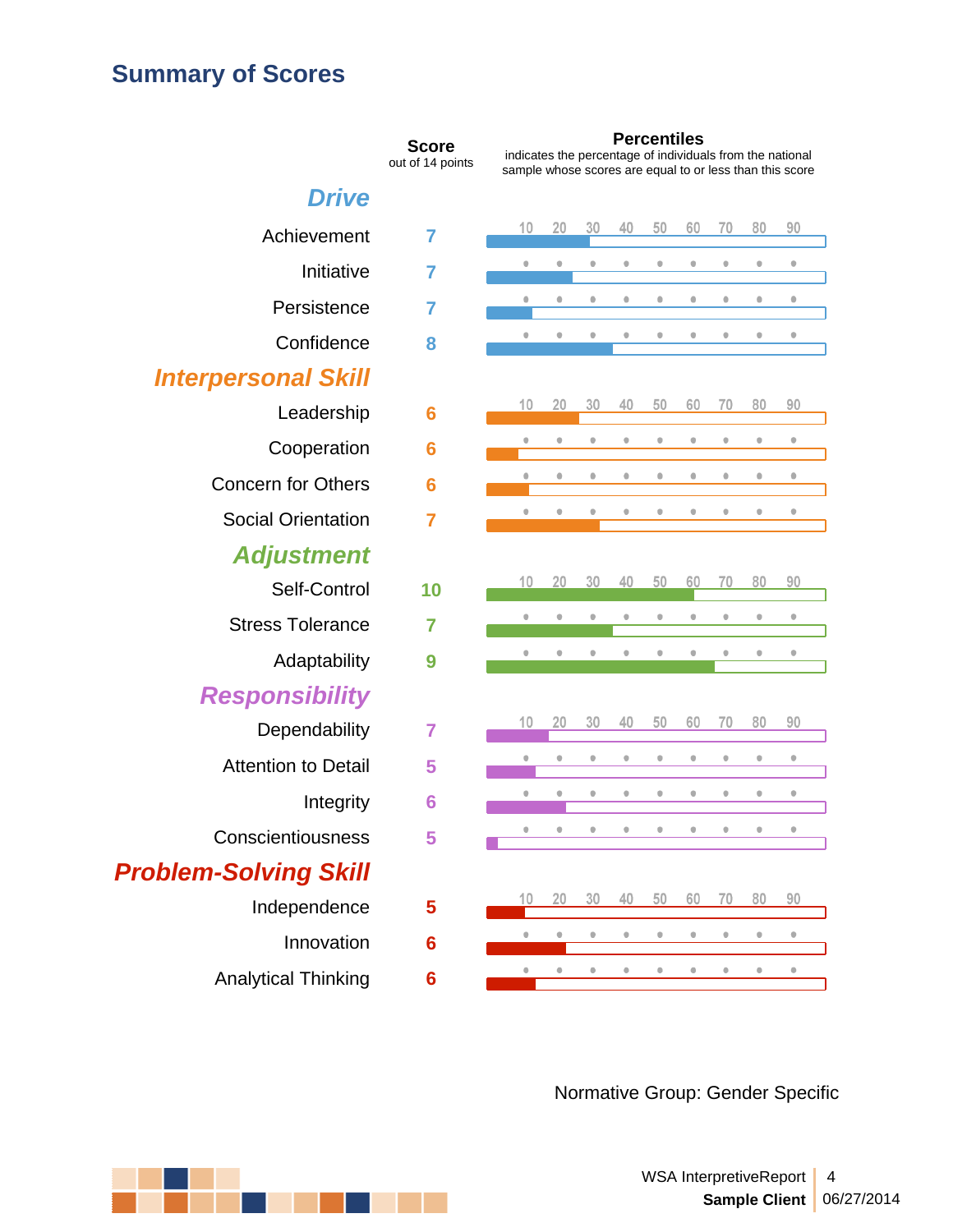The following section describes the constructs and working styles measured by the WSA. The likely preferences and tendencies of the individual user, based on his or her WSA scores, are also described. This information is intended to provide a sense of how this individual might function in the workplace, and it can be used to guide discussions about careers that may be a good fit based on these strengths and preferences. The information presented here does not represent observed behaviors of the individual; instead, it provides general guidelines about what the user's personal characteristics may be, as suggested by their WSA scores. Incumbents and job experts have identified which working styles are the most important for a majority of the occupations in the O\*NET database. In the following sections, examples of these occupations are provided for each working style.

#### *Drive*

The Drive construct consists of the following working styles: Achievement, Initiative, Persistence, and Confidence. Collectively, these scales reflect the drive and motivation needed to advance in jobs. The following sections provide a definition of each working style that makes up the Drive construct and describe how Sample Client's scores on these working styles may reflect his preferences and behaviors in the workplace.

*Achievement The Achievement scale assesses an individual's tendency to set* Score: 7 *challenging goals and work hard toward their completion, often going beyond expectations. Occupations that require high levels of achievement include Economist, Advertising Sales Agent, and Musician.*

> Sample's Achievement score suggests that he tends to set attainable goals for himself. It also suggests that he is usually a hard worker, that he is generally satisfied with doing what is expected of him at work, and that he may strive to exceed expectations on occasion. It is likely that he can successfully manage more than one task at a time.

*Initiative The Initiative scale assesses the likelihood of an individual identifying* Score: 7 *opportunities to learn and advance in his or her field and engaging in new activities and responsibilities. Occupations that require high levels of initiative include Reporter, Web Administrator, and Computer Programmer.*

Based on Sample's Initiative score, he is unlikely to volunteer for a new task and may dislike having additional responsibilities added to his workload. He also may lack interest in learning new skills that could help him at work and will wait until he is told to do something before beginning a task. His coworkers may describe him as reluctant or hesitant.

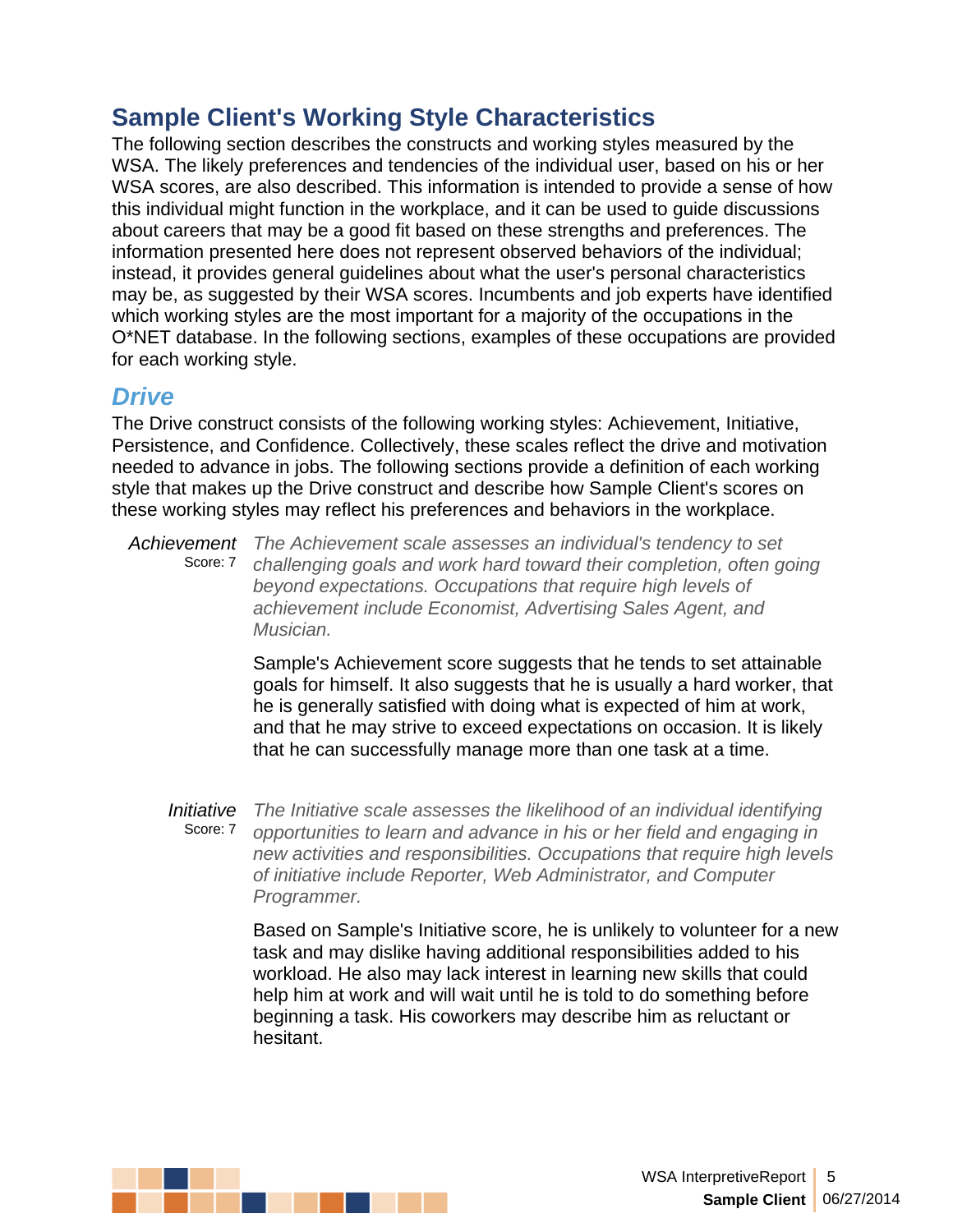*Persistence The Persistence scale assesses an individual's ability to see tasks* Score: 7 *through to completion despite frustrations and problems that may occur. Occupations in which persistence is important include Community Health Worker, Compliance Manager, and Talent Agent.*

> Sample's Persistence score suggests that he tends to get frustrated easily by obstacles and may leave tasks unfinished. It also indicates that he prefers tasks that are easy to complete in a short timeframe and may have a hard time working on things that he finds uninteresting or challenging. His coworkers may describe him as easily distractible.

*Confidence The Confidence scale assesses an individual's level of self-assurance* Score: 8 *and ability to clearly articulate his or her own ideas. Occupations that require a great deal of confidence include Lawyer, Entrepreneur, and Sales Representative.*

> Based on Sample's pattern of responses on this scale, he is likely to be comfortable sharing his opinion but may hesitate if he senses it is unpopular. He tends to make decisions easily but may prefer to get support from coworkers and supervisors. He generally feels comfortable sharing his thoughts in front of a large group.

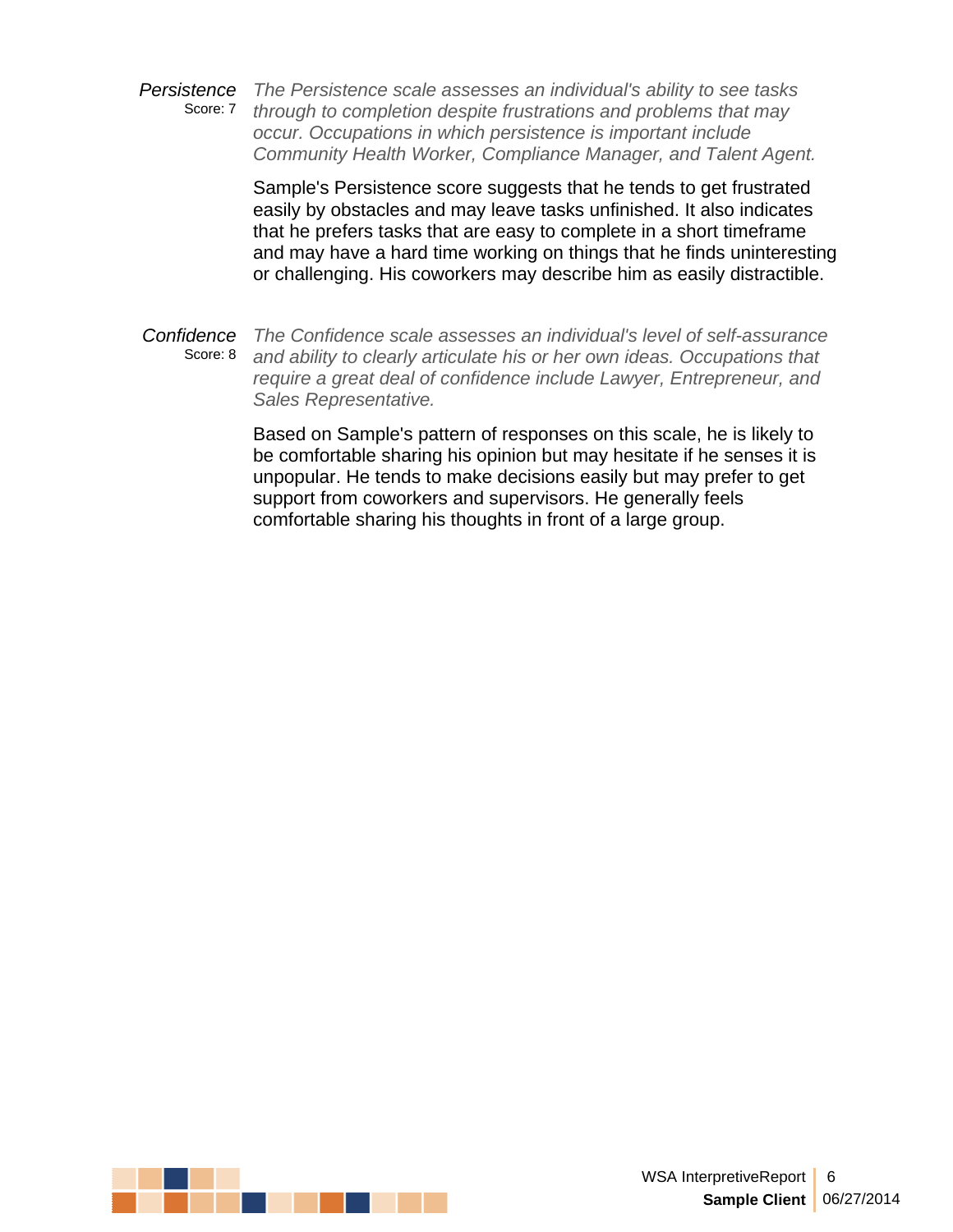#### *Interpersonal Skill*

The Interpersonal Skill construct consists of the following working styles: Leadership, Cooperation, Concern for Others, and Social Orientation. As a group, these scales reflect teamwork and sensitivity towards others' feelings. The following sections provide a definition of each working style that makes up the Interpersonal Skill construct; they also describe how Sample Client's scores on these working styles may reflect his preferences and behaviors in the workplace.

*Leadership The Leadership scale assesses an individual's ability and desire to* Score: 6 *lead groups, manage others, take charge, and direct the work of others. Leadership is an important factor in occupations such as IT Project Manager, Athletic Coach, and Music Director.*

> Sample's Leadership score suggests that he is likely to accept a leadership role if it has been assigned to him, but may not volunteer to manage a group. His pattern of responses indicate that he can be assertive, but he may be uninterested in the responsibility of being in charge.

*Cooperation The Cooperation scale assesses an individual's ability to work as part* Score: 6 *of a team, help others succeed, and resolve conflicts. Occupations in which cooperation isimportant include Chef, Event Planner, and Dental Assistant.*

> Sample's Cooperation score indicates that he may tend to prefer the solitude of working independently. Lending a helping hand to coworkers is probably not a priority for him, especially when doing so takes time away from completing his own work. His colleagues may describe him as being hard to get along with at times.

*Concern for The Concern for Others scale assesses an individual's predisposition Others to show care, empathy, and understanding of others' feelings. This is* Score: 6 *especially important in occupations such as Counselor, Social Worker, and Physical Therapist.*

> Based on Sample's pattern of responses on this scale, he tends to be unaware of the feelings of his colleagues and can at times be insensitive to their needs. It is likely that he prefers his coworkers not share personal information with him, and he may find it difficult to put himself in their situation and give meaningful advice. His coworkers might describe him as indifferent or uninterested in their personal lives.

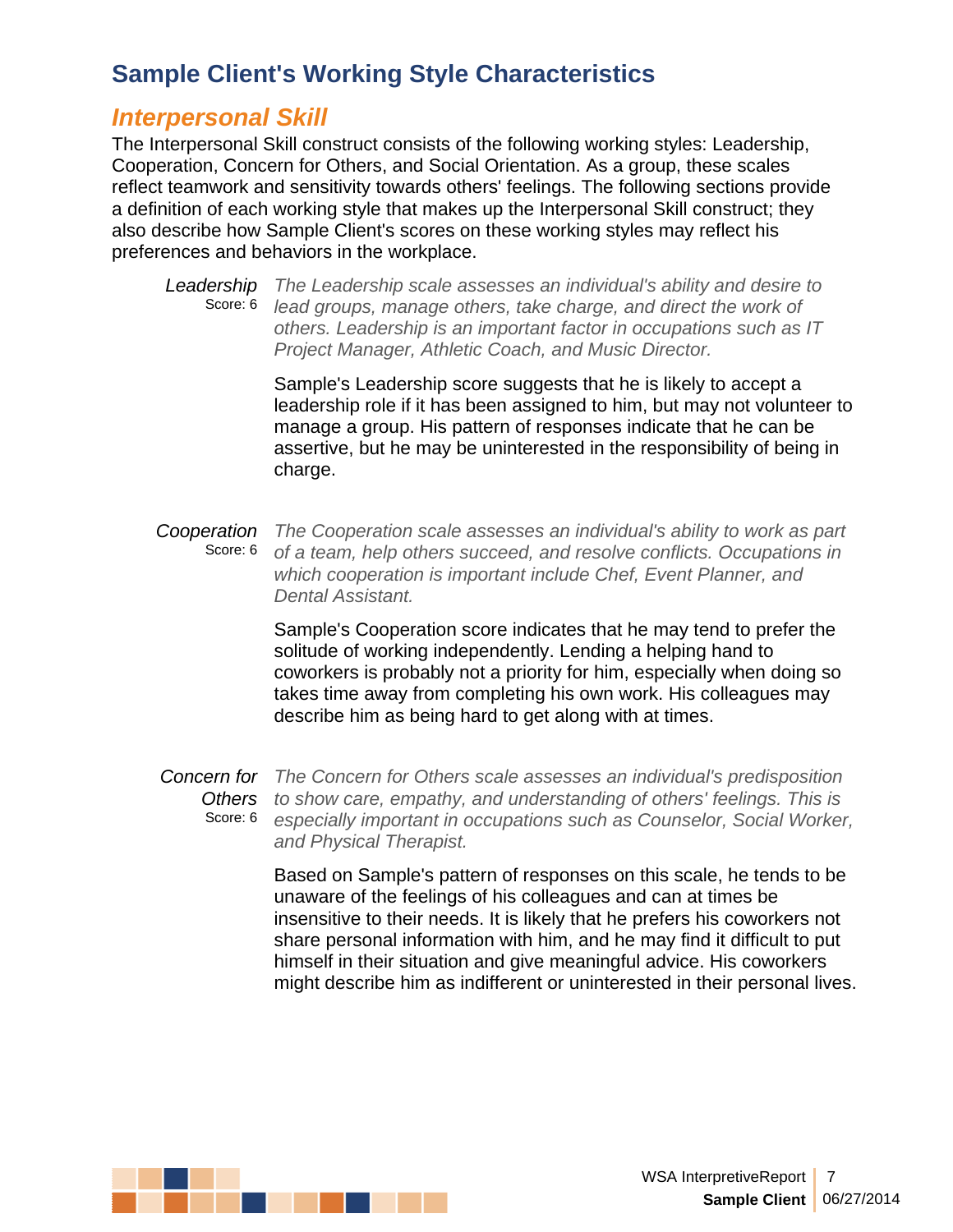*Social The Social Orientation scale assesses an individual's tendency to Orientation interact with others at work in a friendly and outgoing way. Social* Score: 7 *orientation is an important factor in occupations such as Restaurant Host, Flight Attendant, and Personal Trainer.*

> Sample's Social Orientation score suggests that he generally tends to be friendly and outgoing. It is likely that he has good professional relationships with his coworkers but probably has few personal friendships at work.

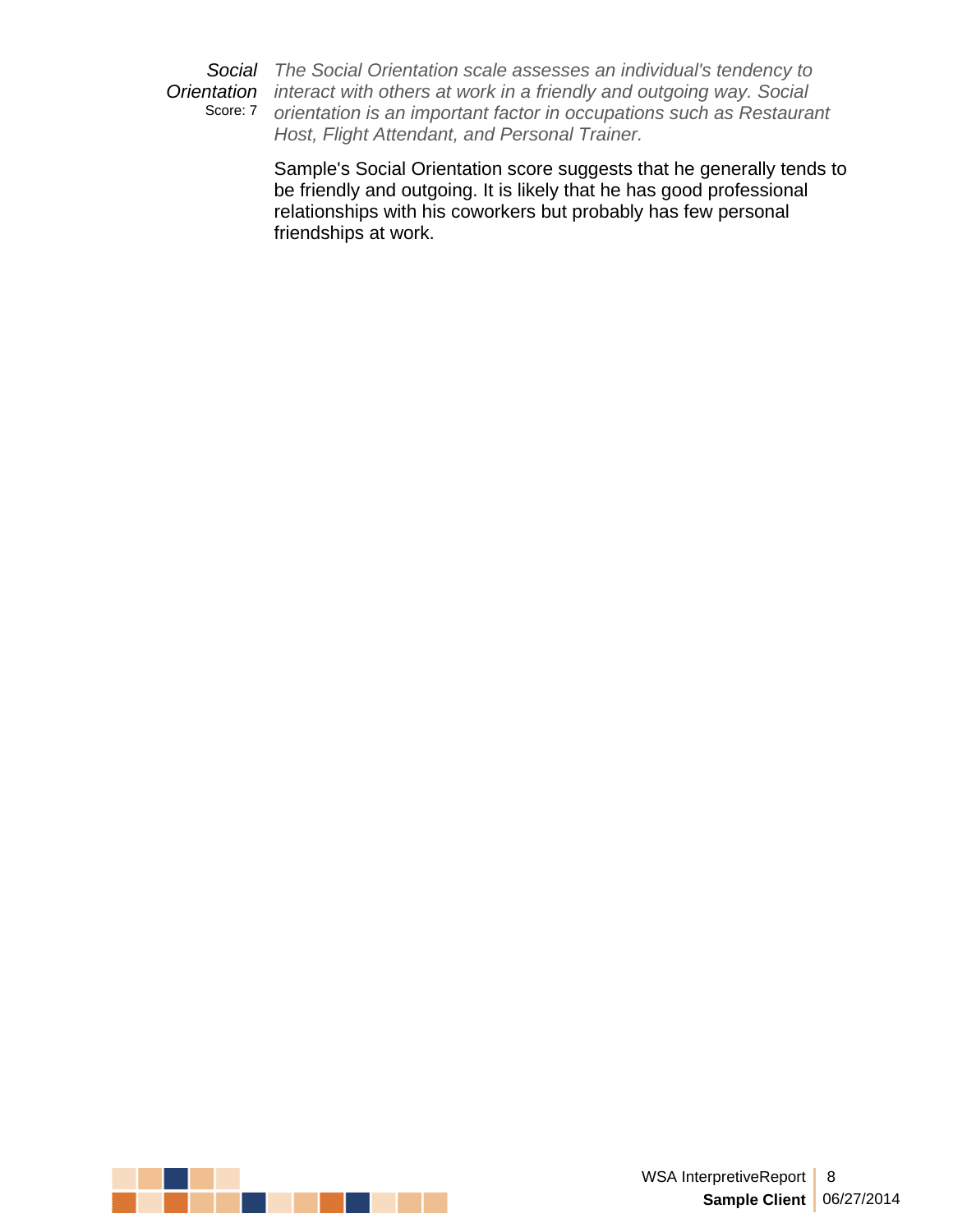#### *Adjustment*

The Adjustment construct consists of the following working styles: Self-Control, Stress Tolerance, and Adaptability. Collectively, these scales reflect flexibility and composure in high-pressure situations. The following sections provide a definition of each working style that makes up the Adjustment construct; they also describe how Sample Client's scores on these working styles may reflect his preferences and behaviors in the workplace.

*Self-Control The Self-Control scale assesses an individual's ability to control his or* Score: 10 *her emotions and perform effectively despite changes in mood or emotional state. Self-control is especially important in occupations such as Security Guard, Psychiatric Nurse, and Arbitrator.*

> Sample's Self-Control score reflects his tendency to be patient and difficult to aggravate. It is likely that he can control his temper easily and approach heated situations in a calm and controlled manner. He tends to avoid arguments with coworkers and can disagree without arguing. His colleagues might describe him as patient and easy-going.

*Stress The Stress Tolerance scale assesses an individual's tendency to Tolerance remain calm in stressful situations and accept criticism with poise. It is* Score: 7 *especially important in occupations such as Correctional Officer, Police Dispatcher, and Substance Abuse Counselor.*

> Based on Sample's pattern of responses on this scale, it is likely that he can work effectively in a mildly stressful environment, but may sometimes let job pressures get in the way of him concentrating on his work. He tends to be open to hearing constructive criticism.

*Adaptability The Adaptability scale assesses an individual's attitude toward* Score: 9 *engaging in a variety of different tasks and functioning in a dynamic work environment. Occupations that require an individual to be adaptable include Primary School Teacher, Management Analyst, and Multimedia Artist.*

> Sample's Adaptability score suggests that he tends to enjoy having a predictable environment at work, but also adapts well to a change in his routine. It is likely that he is open to changing the way he does things if he thinks it may lead to greater success at work, but will not switch things up just for the sake of variety.

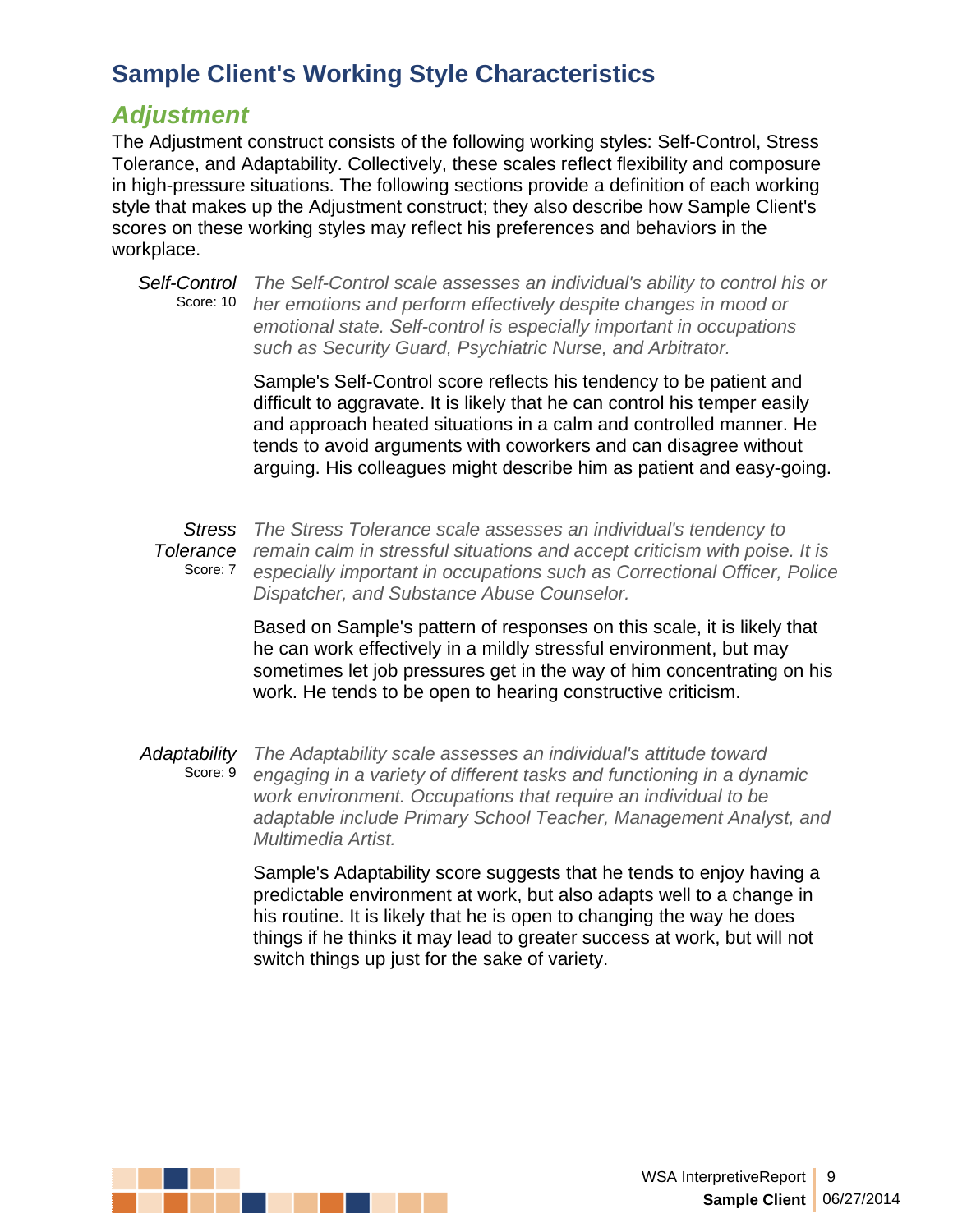### *Responsibility*

The Responsibility construct consists of the following working styles: Dependability, Attention to Detail, Integrity, and Conscientiousness. Taken together, these scales reflect reliability and honesty in the workplace. The following sections provide a definition of each working style that makes up the Responsibility construct; they also describe how Sample Client's scores on these working styles may reflect his preferences and behaviors in the workplace.

*Dependability The Dependability scale assesses an individual's tendency to be* Score: 7 *punctual, responsible, and able to fulfill the commitments they make. It is especially important in occupations such as General Manager, Court Reporter, and Receptionist.*

> Sample's Dependability score suggests that he may not instill confidence in his coworkers that he can complete the work he has committed to doing. They also suggests that the quality of his work may be inconsistent. His coworkers might describe him as being inconsistent or unreliable.

*Attention to Detail The Attention to Detail scale assesses an individual's level of* Score: 5 *precision, organization, and ability to focus on details in his or her work. Occupations in which attention to detail is of primary importance include Financial Analyst, Architect, and Aircraft Mechanic.*

> Based on Sample's responses on this scale, it is likely that he shies away from tasks that are very detailed, preferring instead to think about the "big picture." He may have a tendency to turn in work without reviewing it first, or he may turn in a less-than-perfect product in order to make sure it's done on time. His coworkers might describe him as being careless or inexact.

*Integrity The Integrity scale assesses an individual's tendency to follow the* Score: 6 *rules, tell the truth, and behave in an ethical way. Occupations that require a great deal of integrity include CEO, Comptroller, and Pharmacy Technician.*

Sample's Integrity score indicates that he tends to act according to his own set of rules and may view regulations and guidelines as suggestions rather than strict policies. He may deviate from procedure if he feels it does not apply to his specific situation. His coworkers may sometimes find his motives to be questionable.

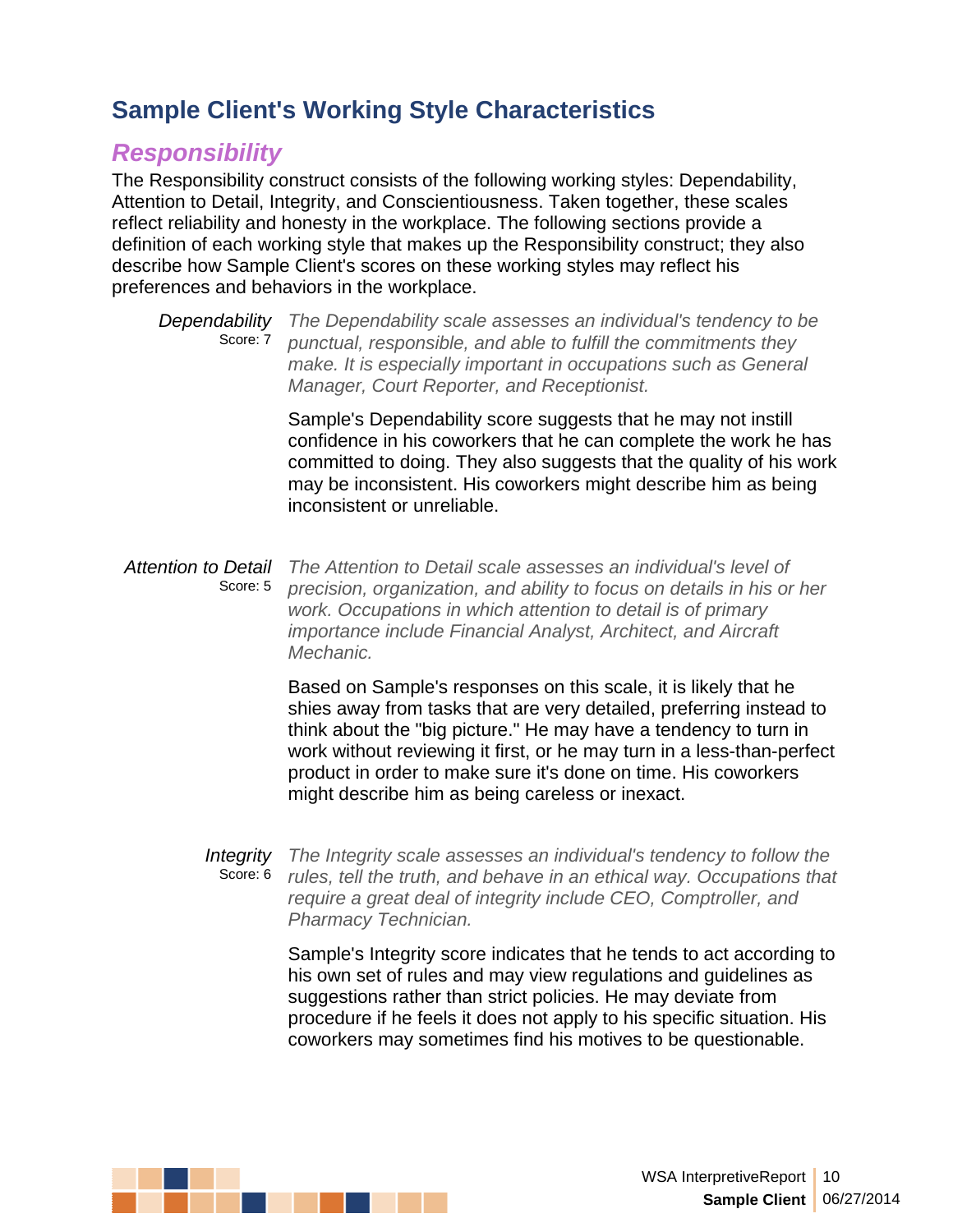*Conscientiousness The Conscientiousness scale assesses an individual's level of* Score: 5 *self-discipline and his or her ability to work in a deliberate, organized, and thoughtful way. Conscientiousness is important in occupations such as Administrative Assistant, Paralegal, and Accounts Payable Clerk.*

> Sample's Conscientiousness score suggests that he is likely to start working on a new task without first thinking through how he will complete it. It also suggests that he may struggle to stay organized and may find himself unprepared for the day ahead. His coworkers might find him to be undisciplined or shortsighted.

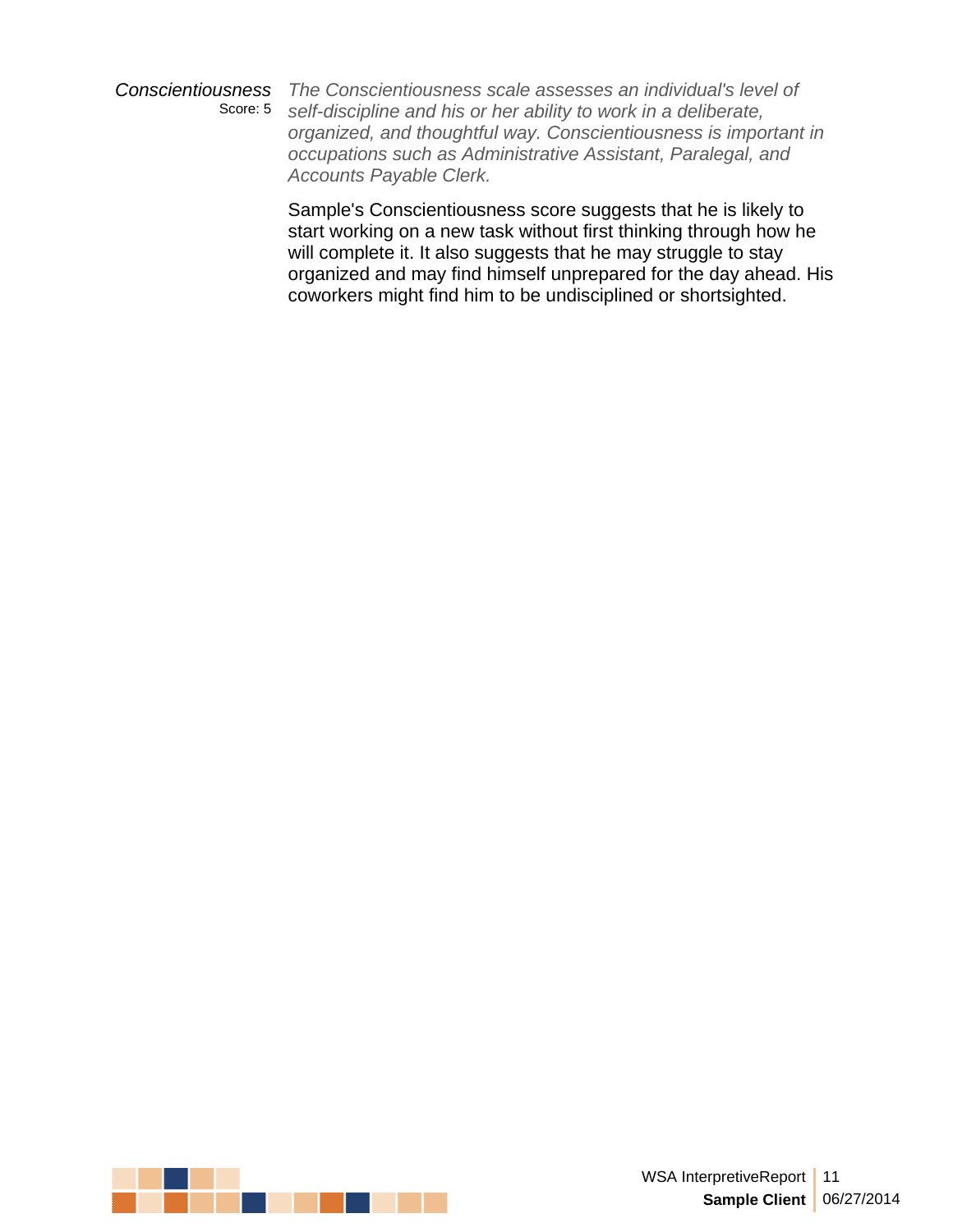# *Problem-Solving Skill*

The Problem-Solving Skill construct consists of the following working styles: Independence, Innovation, and Analytical Thinking. Collectively, these scales reflect creativity and objectivity in an individual's approach to workplace challenges. The following sections provide a definition of each working style that makes up the Problem-Solving Skill construct; they also describe how Sample Client's scores on these working styles may reflect his preferences and behaviors in the workplace.

*Independence The Independence scale assesses an individual's self-reliance and* Score: 5 *his or her ability to make decisions and complete tasks without supervision. Independence is important in occupations such as Small Business Owner, Geographer, and Landscaper.*

> Sample's pattern of responses on this scale indicate that he tends to prefer working under the close guidance of his supervisor. It is likely that he may be uneasy making decisions on his own and may prefer to have someone else give him clear direction on how to complete a task. His coworkers might describe him as dependent and insecure at times.

#### *Innovation The Innovation scale assesses an individual's level of creativity and* Score: 6 *his or her tendency to identify alternative solutions and new ways of doing things. Innovation isimportant in occupations such as Copywriter, Mathematician, and Interior Designer.*

Sample's Innovation score suggests that he is likely to follow the established way of doing things and may be uncomfortable experimenting with new ideas. His scores also suggest that he prefers tasks that have clear direction; he may struggle to come up with creative solutions to a problem. His coworkers might describe him as a concrete thinker.

*Analytical The Analytical Thinking scale assesses an individual's ability to Thinking solve problems logically and methodically by analyzing relevant* Score: 6 *information. It is important in occupations such as Actuary,Civil Engineer, and Epidemiologist.*

> Sample's Analytical Thinking score suggests that he tends to shy away from theoretical discussions and tasks that require a great deal of objectivity. It also suggests that he is likely to come to a conclusion quickly and may rely primarily on his instincts to make decisions. His coworkers might find him to be impulsive and spontaneous.

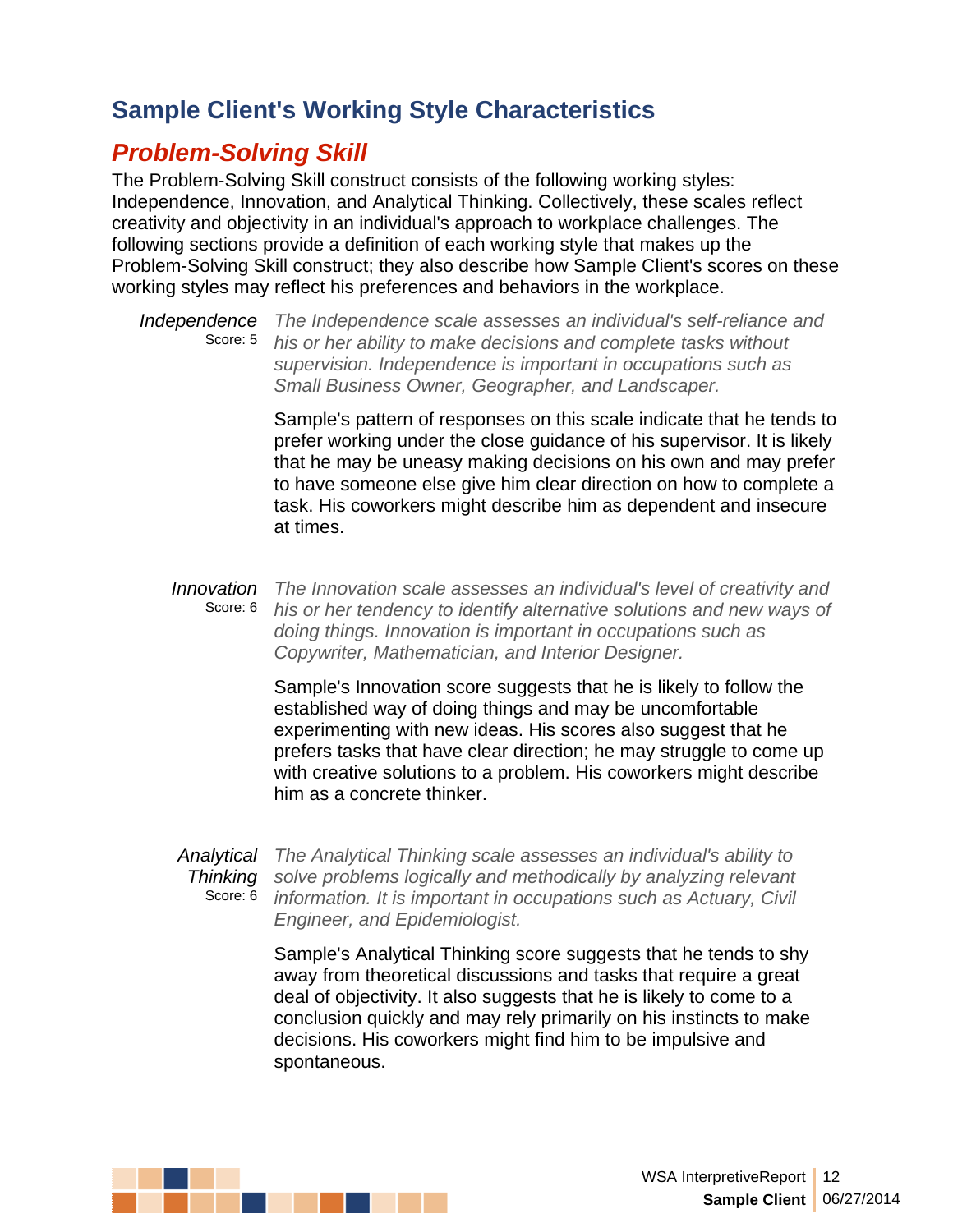# **Diagnostic Signs**

After reviewing the scores for each working style, a more in-depth evaluation of Sample Client's profile may be needed. The following section includes a brief description and analysis of two additional diagnostic signs that can be taken into account when reviewing Sample's WSA profile. These diagnostic signs can provide a more complete picture of Sample's work styles and preferences, and they can be especially helpful in circumstances where he may be struggling with a career choice, unsure of what careers he is interested in pursuing, or when his scores reflect a different set of strengths and preferences than he anticipated.

*Profile Elevation Profile elevation refers to the overall level of endorsement an* Score: 120 *individual indicates across all working styles. A score for profile elevation is calculated by adding together the scale scores for each of the 18 working styles.*

> Sample Client obtained a profile elevation score of 120, which is in the Low range.

Low Profile Elevation scores may indicate that the individual lacks self-confidence or is unwilling to rate themselves highly on any trait. Sample may require more assistance from a professional; he may be experiencing anxiety or self-doubt about his career readiness or capabilities. It may be helpful to determine why he gave himself such low ratings and help him identify some areas of strength that he may not have considered. Exploring career options that play to these strengths may further help Sample gain a better understanding of his personality as it relates to the workplace.

#### *Differentiation Differentiation refers to the level of distinctiveness of a personality or* Score: 5 *occupational profile. A differentiation score iscalculated by subtracting the lowest scale score in the profile from the highest scale score. This gives an indication of the range of scores on the WSA.*

Sample Client obtained a Differentiation score of 5, which is in the Average range.

Sample's average Differentiation score indicates that he responded in varying ways across the different working styles, suggesting that he has a realistic view of his specific strengths in the workplace; he likely responded to the items in this assessment in an honest and candid manner.

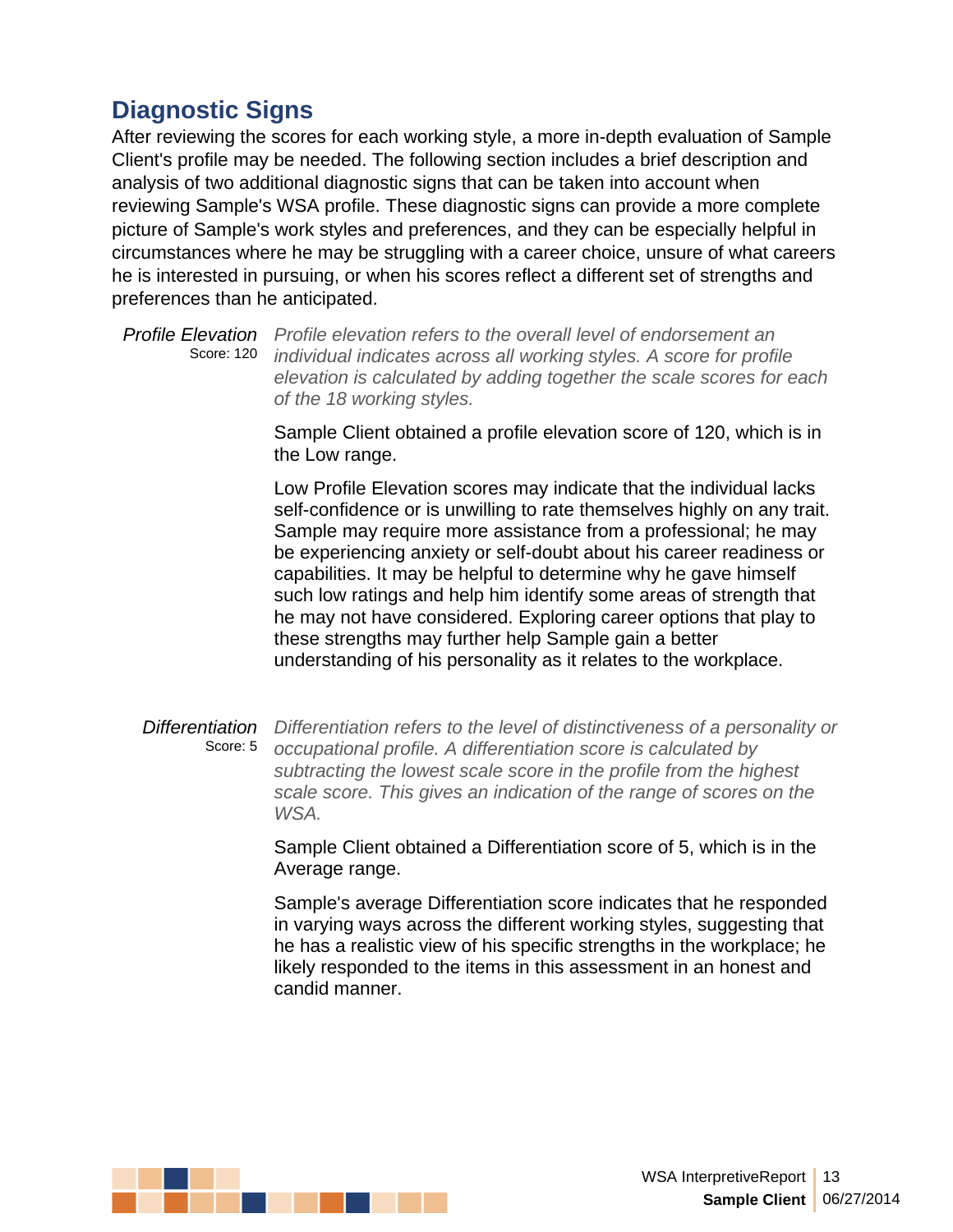|                    | Section A.1 Section C.1 Section E.1 Section G.1 |              |                         | Section I.1        |                    |                    | Section K.1 Section M.1 Section O.1 Section Q.1 |                    |
|--------------------|-------------------------------------------------|--------------|-------------------------|--------------------|--------------------|--------------------|-------------------------------------------------|--------------------|
| A                  | A                                               | D            | D                       | A                  | D                  | A                  | A                                               | A                  |
| $\mathsf{A}$       | A                                               | A            | A                       | $\mathsf{A}$       | A                  | D                  | A                                               | $\mathsf{A}$       |
| A                  | A                                               | A            | A                       | D                  | D                  | D                  | D                                               | D                  |
| A                  | D                                               | A            | $\overline{\mathsf{A}}$ | <b>Section I.2</b> | A                  | D                  | A                                               | D                  |
| D                  | D                                               | D            | D                       | A                  | A                  | D                  | A                                               | D                  |
| D                  | D                                               | A            | D                       | A                  | <b>Section K.2</b> | D                  | D                                               | D                  |
| D                  | D                                               | D            | D                       | A                  | A                  | $\overline{A}$     | <b>Section O.2</b>                              | D                  |
| D                  | D                                               | D            | D                       | D                  | D                  | Section M2         | A                                               | D                  |
| D                  | D                                               |              | Section E.2 Section G.2 | D                  | A                  | D                  | A                                               | A                  |
| D                  | D                                               | D            | D                       | D                  | D                  | D                  | A                                               | A                  |
| Section A.2        | <b>Section C.2</b>                              | D            | D                       | D                  | A                  | $\mathsf A$        | A                                               | <b>Section Q.2</b> |
| D                  | D                                               | A            | D                       | D                  | D                  | A                  | A                                               | D                  |
| D                  | D                                               | A            | $\mathsf A$             | D                  | D                  | A                  | A                                               | A                  |
| D                  | D                                               | A            | A                       | D                  | D                  | D                  | D                                               | A                  |
| A                  | D                                               | A            | A                       | D                  | D                  | A                  | A                                               | D                  |
| <b>Section B.1</b> | Section D.1                                     |              | Section F.1 Section H.1 | Section J.1        |                    |                    | Section L.1 Section N.1 Section P.1             | <b>Section R.1</b> |
| A                  | A                                               | D            | A                       | D                  | D                  | A                  | A                                               | A                  |
| A                  | A                                               | A            | A                       | D                  | D                  | A                  | A                                               | A                  |
| A                  | A                                               | D            | A                       | A                  | D                  | D                  | $\mathsf A$                                     | D                  |
| D                  |                                                 |              |                         |                    |                    |                    |                                                 |                    |
|                    | A                                               | A            | D                       | A                  | D                  | D                  | D                                               | D                  |
| D                  | D                                               | D            | A                       | Section J.2        | A                  | <b>Section N.2</b> | D                                               | A                  |
| D                  | D                                               | A            | D                       | A                  | A                  | D                  | D                                               | D                  |
| D                  | D                                               | D            | D                       | A                  | A                  | D                  | <b>Section P.2</b>                              | D                  |
| D                  | D                                               | Section F.2  | D                       | D                  | A                  | D                  | D                                               | A                  |
| Section B.2        | D                                               | $\mathsf{A}$ | D                       | A                  | A                  | D                  | D                                               | $\mathsf{A}$       |
| D                  | Section D.2                                     | D            | Section H.2             | D                  | <b>Section L.2</b> | A                  | A                                               | <b>Section R.2</b> |
| D                  | D                                               | A            | D                       | A                  | A                  | $\mathsf{A}$       | A                                               | D                  |
| D                  | $\mathsf D$                                     | D            | A                       | D                  | A                  | A                  | A                                               | A                  |
| D                  | D                                               | A            | D                       | A                  | D                  | A                  | A                                               | A                  |
| A                  | $\mathsf D$                                     | D            | D                       | D                  | D                  | $\mathsf A$        | A                                               | A                  |

# **WSA Item Responses**

*Note.* A = Agree, D = Disagree.

"---" indicates a missing response.

**\*\*\* End of Report \*\*\***

*The Career Exploration Worksheet has been included as an appendix to this report. It was* designed to be used by the client as a tool to further explore his career options. *Please separate the following three pages from the rest of this report and provide them to the client.*

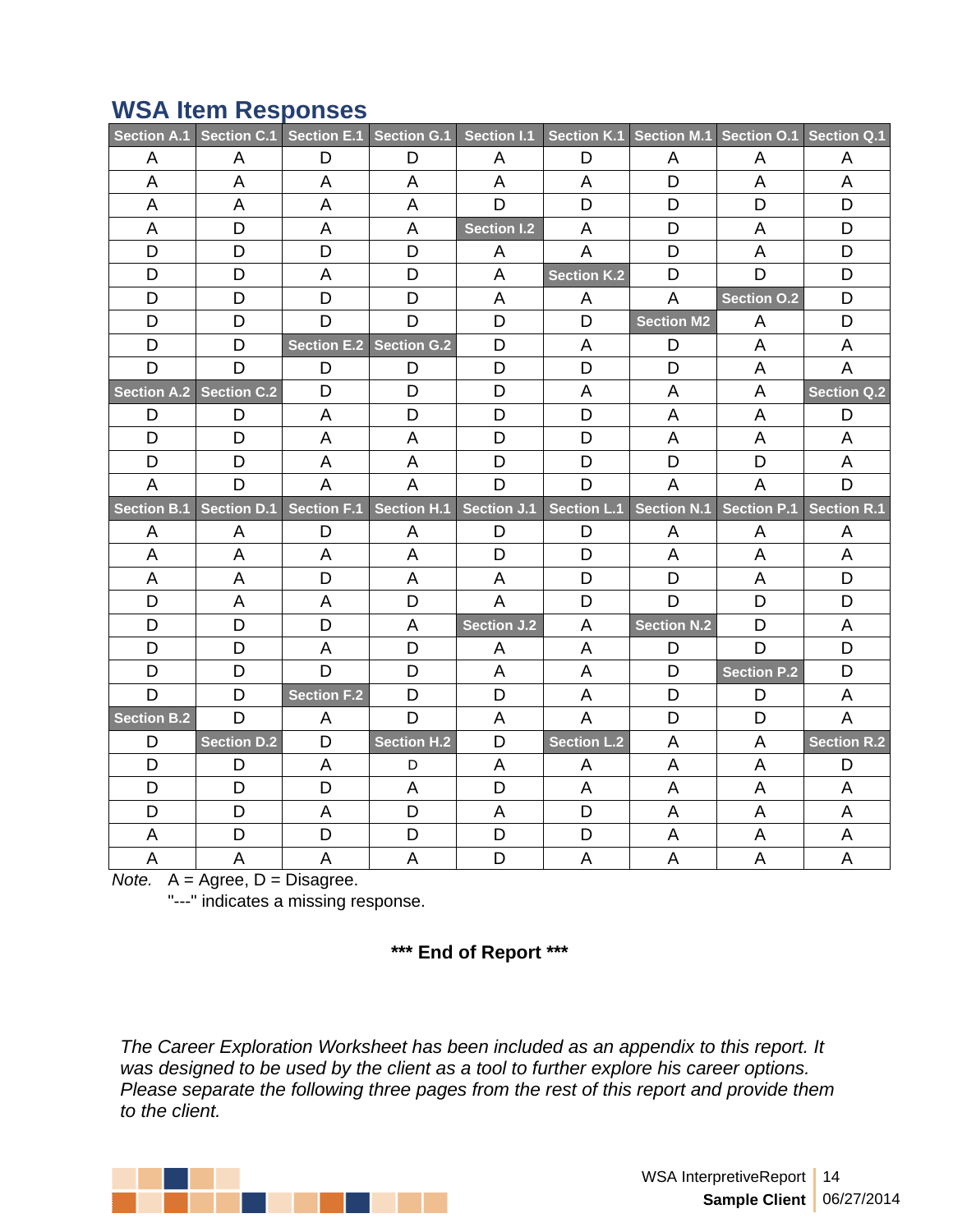## **Career Exploration Worksheet**

Sample, the following pages were designed for you to use as a tool to research career options or narrow down a list of potential careers in light of your WSA results. Your top working styles are included in the personalized chart below.

Explore the O\*NET at [www.onetonline.org](http://www.onetonline.org) to learn more about the occupations you are interested in pursuing. The O\*NET provides a wealth of information, including the working styles that are most important for success in a given job. Using the table below, write down some potential occupations that interest you in the spaces at the top. Use the O\*NET to find out which working styles are most important for those jobs. When there is a match between one of your own top working styles and one of the working styles important for a potential occupation, make a check mark in the corresponding box. Count the check marks in each column and write the total in the spaces at the bottom. The higher the number of matches, the more confident you can be that you may perform well in that job.

| <b>Potential</b><br><b>Occupations:</b>         | <b>Occupation 1</b> | <b>Occupation 2</b> | <b>Occupation 3</b>      | <b>Occupation 4</b> |
|-------------------------------------------------|---------------------|---------------------|--------------------------|---------------------|
| <b>Highest Scoring</b><br><b>Working Styles</b> |                     |                     |                          |                     |
| Self Control                                    | $\Box$              | $\Box$              | $\Box$                   | $\Box$              |
| Adaptability                                    | $\Box$              | $\Box$              | $\Box$                   | $\Box$              |
| Confidence                                      | $\Box$              | $\Box$              | $\Box$                   | $\Box$              |
| Persistence                                     | $\Box$              | $\Box$              | $\Box$                   | $\Box$              |
| Dependability                                   | $\Box$              | $\Box$              | $\Box$                   | $\Box$              |
| Achievement                                     | $\Box$              | $\Box$              | $\Box$                   | $\Box$              |
| Social Orientation                              | П                   | $\Box$              | $\Box$                   | $\Box$              |
| Initiative                                      | $\Box$              | $\Box$              | $\Box$                   | $\Box$              |
| <b>Stress Tolerance</b>                         | $\Box$              | $\Box$              | $\overline{\phantom{a}}$ | $\Box$              |
| <b>Analytical Thinking</b>                      | $\Box$              | $\Box$              | $\Box$                   | $\Box$              |
| Innovation                                      | $\Box$              | $\Box$              | $\Box$                   | $\Box$              |
| Concern for<br>Others                           | $\Box$              | $\Box$              | $\Box$                   | $\Box$              |
| <b>Total Matches</b>                            |                     |                     |                          |                     |

Your working styles are most useful when they support an occupational choice you have already made, or when they help you to uncover new job possibilities that you did not previously consider. If your strongest working styles do not seem to align with an occupation that you have chosen, consider other ways in which you could utilize your strengths in that job. Remember that not all jobs with the same title will require the same set of skills and abilities. Look for specific options within that job type that best match your personal strengths.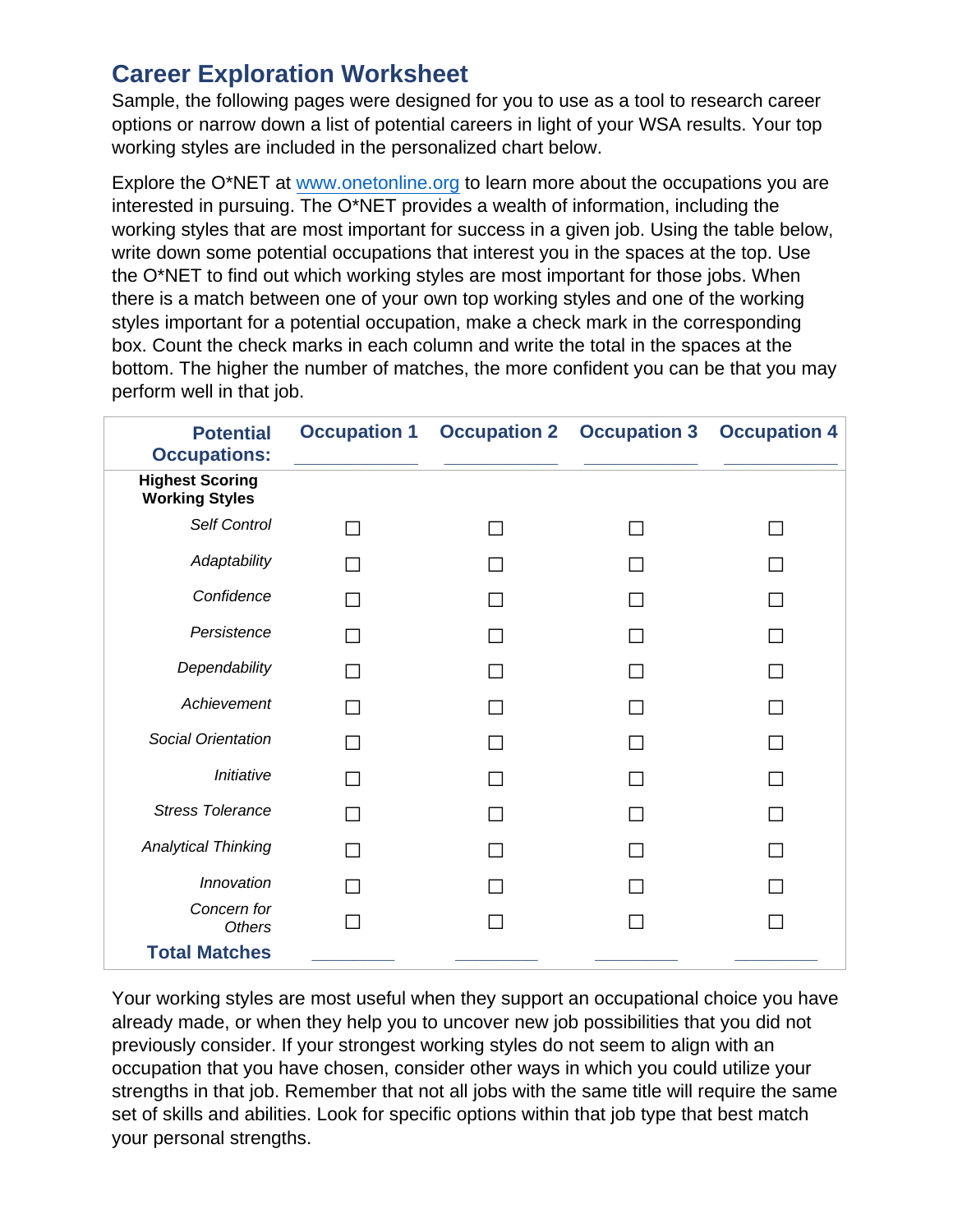#### **Next Steps**



- **1. Learn more about yourself.** Your working styles are just one factor that you can consider when choosing an occupation. Explore what your interests are and think about which skills and abilities are your strongest. Consider completing a vocation interest inventory, such as the [Self-Directed](http://www.self-directed-search.com) Search®, to learn more about jobs that may interest you.
- **2. Find out what training is required.** Investigate the educational requirements for the occupations that interest you. Look up these occupations on the O\*NET and find out what kind of education or training is required for each occupation that you listed above. Where could you obtain the required training? Is it financially possible? Is it reasonable in terms of your learning ability, age, and family situation? Also, consider any health or physical limitations that might affect your choice and how you would cope with them.
- **3. Talk to people who hold jobs that interest you.** Get more information about occupations by talking to people who are employed in the jobs that interest you most. Ask them about their strengths and how those strengths help them succeed at their job. Everyone is different, so it's a good idea to talk to several people who have the same occupation. Find out if there are opportunities to volunteer at their workplace or shadow that person for a day to get hands-on experience.